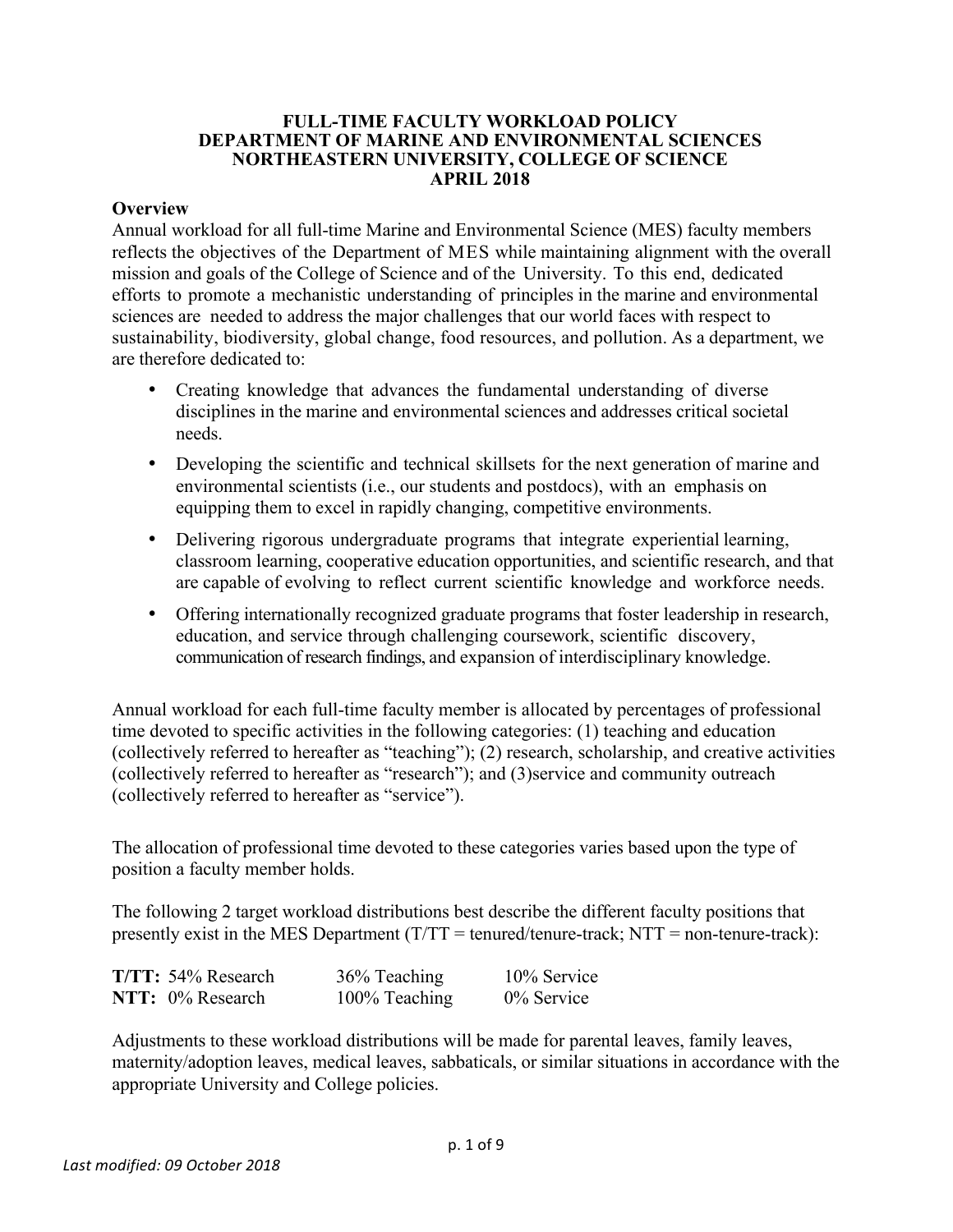## **Preparation of Annual Workload Distribution Reports**

Each faculty member shall prepare an Annual Workload Report, in conjunction with their annual merit report. The purpose of this Annual Workload Report for T/TT faculty is to quantify workload distribution with respect to a set of minimum and maximum thresholds in order to identify major discrepancies between target and actual workload distributions, and also to establish a procedure for remedying these discrepancies. The purpose of the Annual Workload Report for NTT faculty is to document their actual workload distribution. Pending future policy from the College of Science, teaching is the only workload category of NTT faculty, and there is currently no mechanism for them to request an adjustment to their target workload distribution.

The Annual Workload Report for all full-time faculty shall consist of two sections:

(1) Workload distribution spreadsheet: Completion of a spreadsheet that assigns point values for faculty workload in all relevant categories (research, teaching, service) pursuant to the activities and weightings described in Tables 1 and 2. Templates for these spreadsheets shall be distributed by the Department Executive Committee and/or Department Chair when the Merit Review Templates are distributed. These spreadsheets shall include all possible activities (and corresponding points) in each category, as well as thresholds for minimum workload (i.e., for identifying workload underages) and maximum workload (i.e., for identifying workload overages).

(2) Workload distribution narrative: Completion of a brief (i.e., 1 paragraph) narrative identifying: (i) underages (relative to minimum point thresholds) or overages (relative to maximum point thresholds) within each of the relevant workload categories (research, teaching, service), (ii) point overflow from eligible category(ies) with workload overages to eligible category(ies) with workload underages, and (iii) any requests, including a brief rationale, for faculty-initiated requests for adjustments to target workload distribution due to workload overages.

Although the Annual Workload Report will use categories and points similar to those used in the faculty's Annual Merit Report, the Annual Workload Report is explicitly not an assessment of merit (which is the purpose of the merit review), but is instead a tool for assessing whether the target workload distribution (i.e., that associated with a faculty member's job description) accurately reflects their actual workload distribution. This document also describes the procedures for Department- and T/TT faculty-initiated adjustments to a TT/T faculty member's target workload distribution.

#### **Review of Annual Workload Reports**

Each full-time faculty member's Annual Workload Report shall be reviewed annually by the Department Executive Committee and Department Chair, in conjunction with the Department Annual Merit Review process.

# **Adjustments to tenured faculty's target workload distribution due to workload underage**

In any given year, should a tenured faculty member's workload fall below the minimum points for any category pursuant to their target workload distribution (Table 3), and if that underage is not offset by overages above the maximum points in either (or both) of the other two categories for that faculty member (Table 3), then the faculty member shall receive notice of the underage from the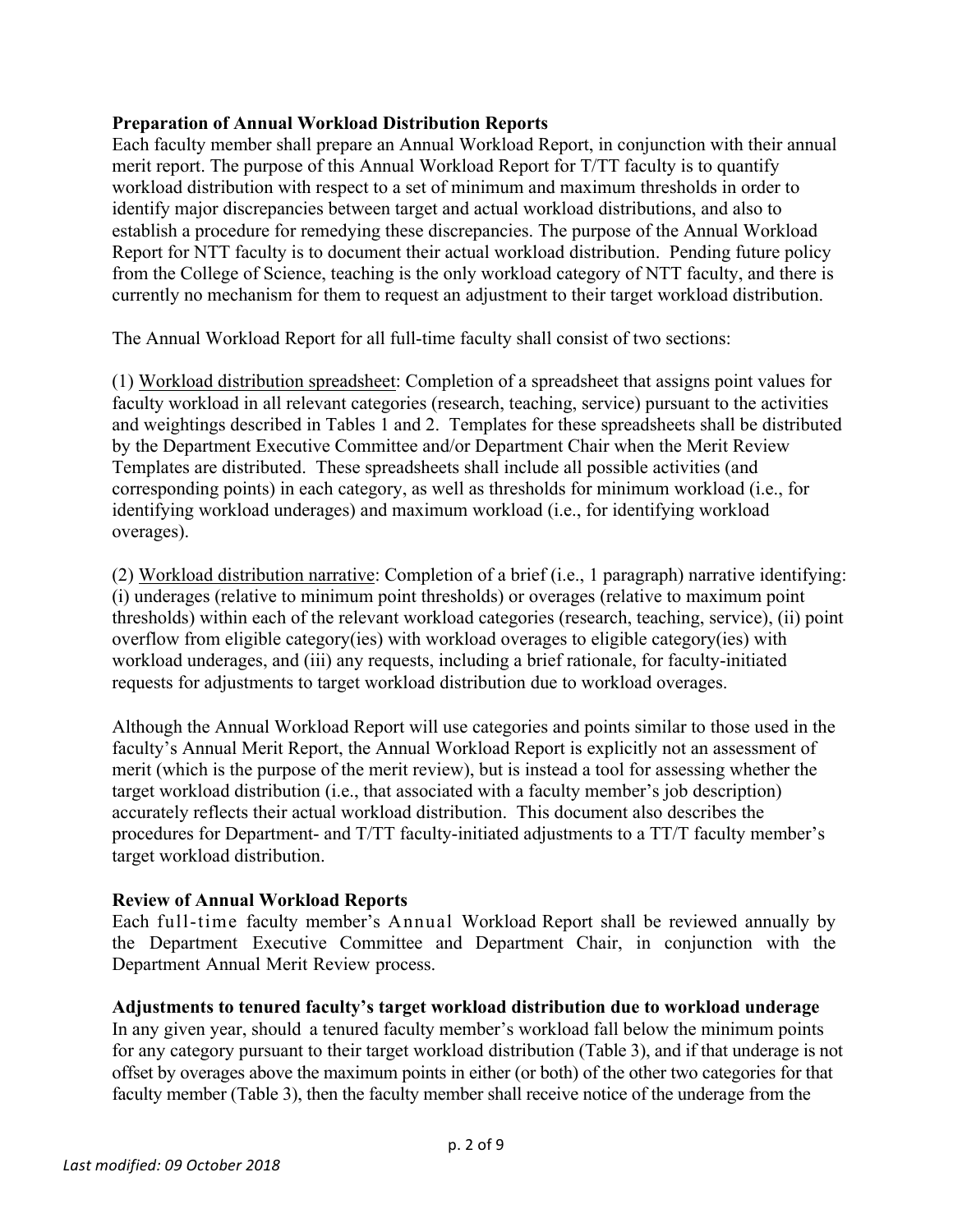Executive Committee and Department Chair as part of their annual evaluation. If the faculty member receives notice of workload underages in their annual evaluation for four consecutive years, then the Department Executive Committee and Departmental Chair may recommend, via written correspondence with the faculty member, adjustments in target workload distribution for that faculty member. Four years is deemed the minimum interval needed to eliminate the effects of natural cycles in funding beyond the faculty member's control and also to allow sufficient time for the faculty member to remedy workload underage(s) identified in their prior Annual Workload Reports. If the faculty member disagrees with the adjusted workload recommendations made by the Department Executive Committee and Department Chair, that faculty member has the option to file an appeal for consideration by the Department Executive Committee and Department Chair, who will render a decision on the adjusted workload recommended for that faculty member. The outcome of this appeal does not preclude the faculty member from taking additional steps as defined in the Faculty Handbook.

## **Procedure for returning to original target faculty workload distribution**

In the case that a tenured research faculty member with an adjusted workload structure increases their workload in a given year with respect to the category(ies) that were previously below the minimum point value pursuant to their original workload distribution (Table 3), then the faculty member will have the option to return to their original workload distribution at the start of the next academic year following submission of their Annual Workload Report documenting that they have met the minimum workload points for each category pursuant to their original workload distribution in that year. The faculty member shall exercise this option by submitting written notice thereof to the Department Executive Committee and Department Chair.

# **Tenured faculty-initiated request for adjustments to target workload distribution**

Tenured faculty members may also petition the Executive Committee and Department Chair to adjust their target workload structure in the event that their workload points have exceeded the maximum threshold (Table 3) for a given category in a given year as reported in their Annual Workload Report. The Department Executive Committee and Department Chair will provide a written response to the faculty-requested adjustment in target workload distribution within one month of receiving the request. If the faculty member disagrees with the adjusted workload recommendation made by the Department Executive Committee and Department Chair, that faculty member has the option to file an appeal for consideration by the Department Executive Committee and Department Chair, who will render a decision on the adjusted workload requested by that faculty member. The outcome of this appeal does not preclude the faculty member from taking additional steps as defined in the Faculty Handbook.

# **NTT faculty-initiated request for adjustments to target workload distribution**

Because teaching is the only workload category for NTT faculty, there is currently no mechanism for them to request an adjustment to their target workload distribution. This section is subject to change if inconsistent with future policy from the College of Science regarding workload distribution of NTT faculty.

# **Policy regarding adjustments to target workload distribution for tenure-track-faculty**

All TT faculty members will, with rare exception, have a fixed workload structure for their entire pre-tenure period that is exempt from adjusted workload distributions arising from workload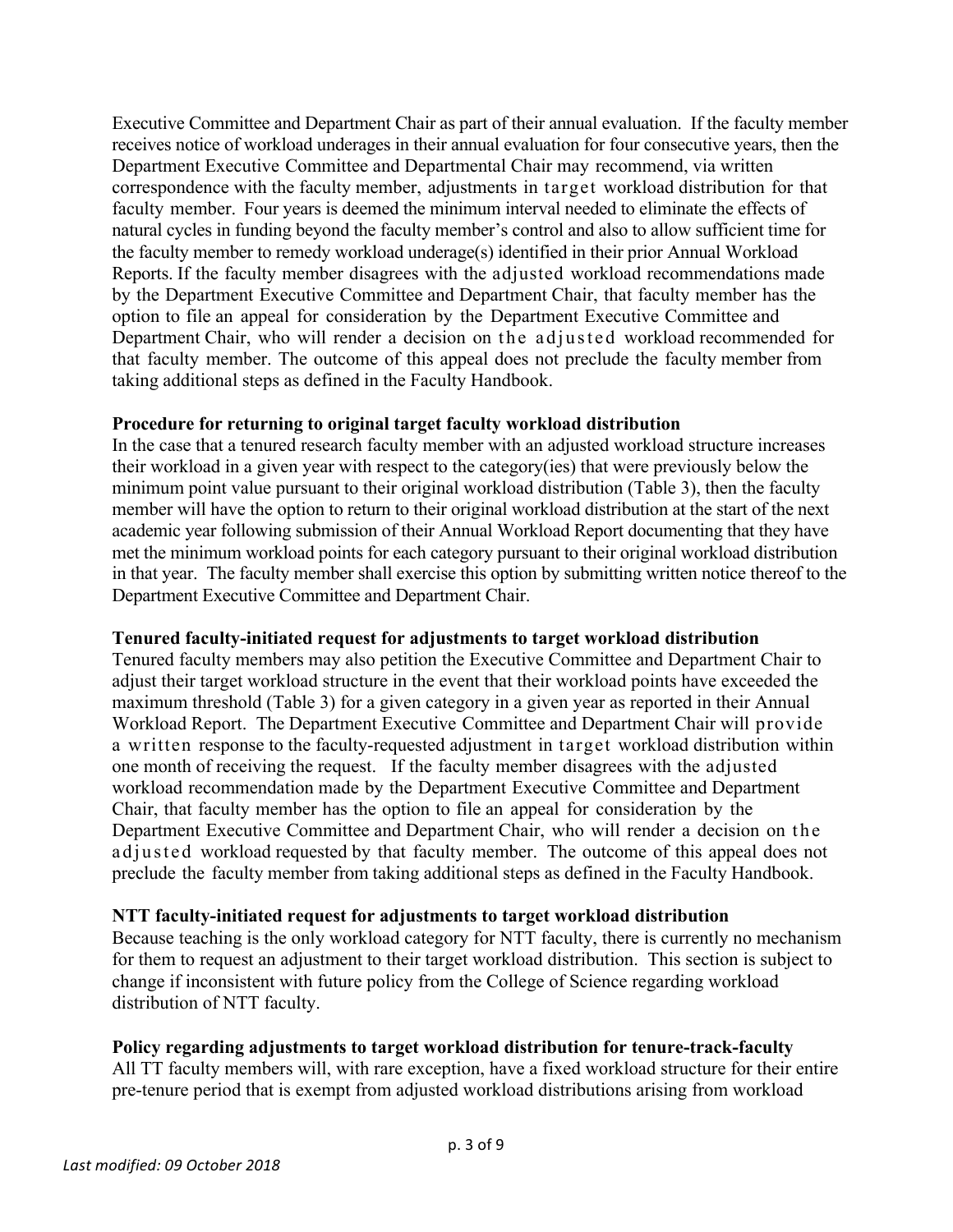underages. TT faculty members may also be granted two course releases as part of their recruitment package. These exemptions are intended to afford the TT faculty the flexibility and freedom needed to meet the high standards for achieving tenure at Northeastern.

## **Criteria for reporting workload distribution**

### *Research category*

Scientific research is the primary activity of T/TT faculty within the Department of MES. Although obtaining funding for research is an important component of maintaining an active scientific research program, it is recognized that scientific research takes the form of a wide range of activities and products. It is further recognized that all T/TT faculty may experience intervals of time in which they are not able to obtain external research funding yet are still able to maintain an active research program that contributes to scientific knowledge.

A list of research activities and associated point values for tabulating workload distribution in faculty Annual Workload Reports is provided below. Point values assigned to each workload activity were derived from the MES Faculty Annual Merit Review policy.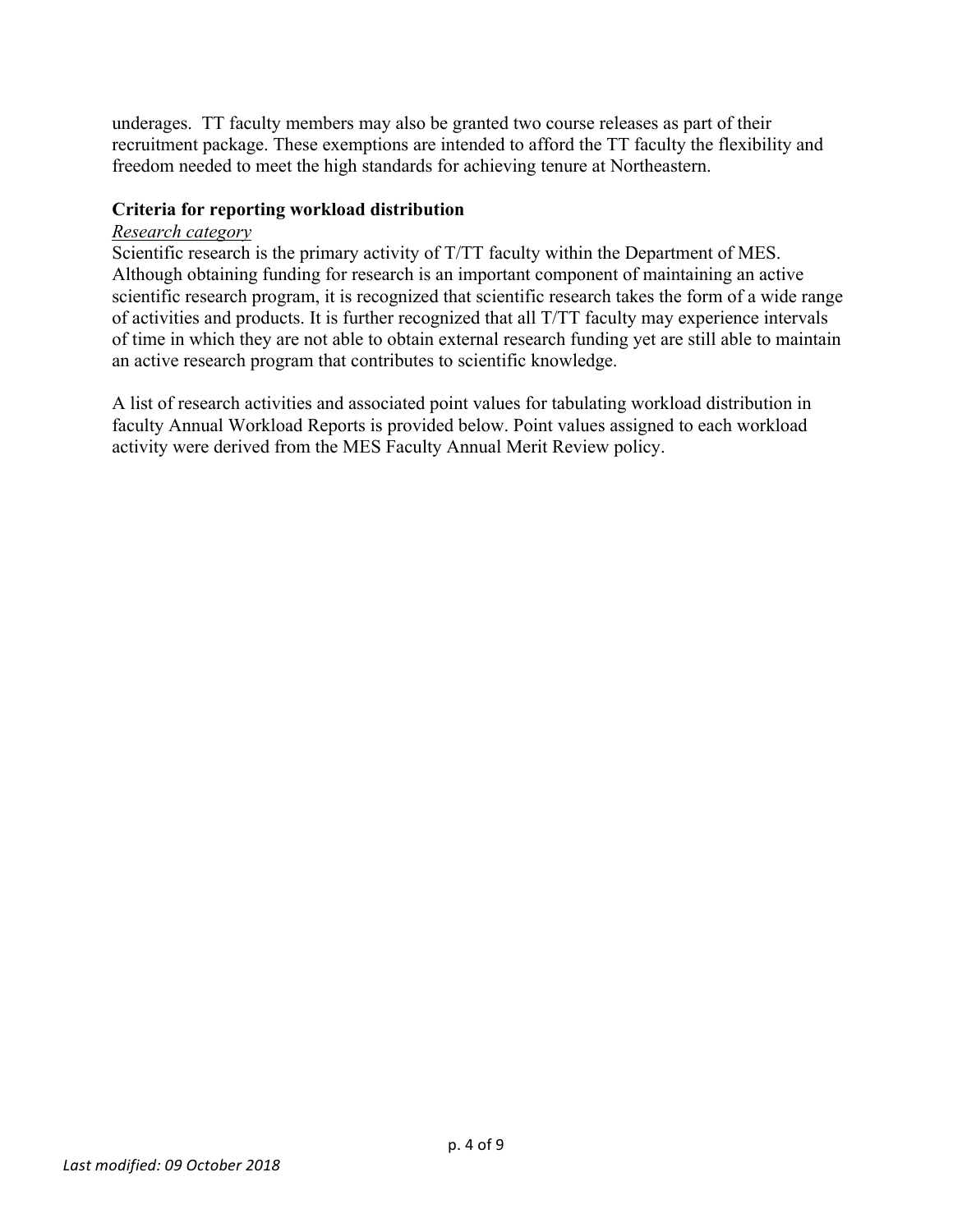Table 1. Research activities and associated point values for tabulating workload distribution.

| <b>Research Activity</b>                                         | Points         |  |
|------------------------------------------------------------------|----------------|--|
| Publications - peer reviewed (1st, 2nd, last author)             | 15             |  |
| Publications - peer reviewed (co-author)                         |                |  |
| Publications - non-peer-reviewed (1st, 2nd, last author)         |                |  |
| Publications - non-peer-reviewed (co-author)                     |                |  |
| Books (author)                                                   |                |  |
| Books (edited)                                                   | 25             |  |
| Sponsored research funding - external $\geq$ \$100k - (sole)     | 18             |  |
| Sponsored research funding - external ≥\$100k - (lead)           | 15             |  |
| Sponsored research funding - external ≥\$100k - (co-PI)          | $15/n$ or 5    |  |
| Sponsored research funding - external < \$100k - (lead)          | 5              |  |
| Sponsored research funding - external < \$100k - (co-PI)         | 2.5            |  |
| Sponsored research funding - internal (incl. cost-sharing)       | 4              |  |
| Pre-proposal (lead)                                              | 6              |  |
| Pre-proposal (co-PI)                                             | 3              |  |
| Proposal invited after pre-proposal (lead)                       | 6              |  |
| Proposal invited after pre-proposal (co-PI)                      | 3              |  |
| Full proposal -int/ext (lead)                                    |                |  |
| Full proposal - int/ext (co-PI)                                  | 4              |  |
| Patent application                                               |                |  |
| Patent award                                                     | 15             |  |
| License                                                          | 10             |  |
| Undergraduate researcher supervision (per trimester)             |                |  |
| Masters researcher supervision (per trimester)                   |                |  |
| PhD researcher supervision(per trimester)                        |                |  |
| Postdoctoral researcher (per trimester)                          |                |  |
| Financial support of graduate student or postdoc (per trimester) |                |  |
| Editorial duty (peer-reviewed journal)                           | 6              |  |
| Grant panel (per panel)                                          | 12             |  |
| Ad hoc peer-review (manuscript, proposal; max 20 pts)            | $\overline{2}$ |  |
| Graduate student thesis committee membership (per student)       |                |  |
| Presentation of research - plenary (i.e., keynote)               |                |  |
| Presentation of research - invited                               |                |  |
| Presentation of research - external                              |                |  |
| Presentation of research - internal                              |                |  |
| Active maintenance of research weblog ('Blog') or website        |                |  |

Note: Sponsored research funding includes any and all active funding in support of research, including federal funding, non-federal funding, and private funding. Awards on no-cost extension are considered active funding in terms of workload distribution because they require the same amount of work (in terms of research effort, reporting, etc.) as grants that are not on no-cost extension. However, funding that has been officially placed on hold with the funding agency (e.g., due to PI leave of absence, logistical delay, etc.), shall not be assigned points while that funding is on official hold.

#### *Teaching category*

Teaching is a critical component of every faculty position within the Department of MES. It not only fulfills our professional duties as faculty at a tuition-driven institution, it also provides a vehicle for faculty to translate primary scientific research to the younger generations that will ultimately be responsible for solving society's challenges. All teaching activity shall be assigned 5 points per semester hour of teaching. For example, a 4 semester hour course taught for 1 semester will receive 20 points. The amount of preparation time and class and/or field time required of faculty varies considerably among the lab sections for different courses. Therefore, points for lab sections will be determined by the Department Chair and the Executive Committee, in consultation with the faculty member during the annual review process. All tenured faculty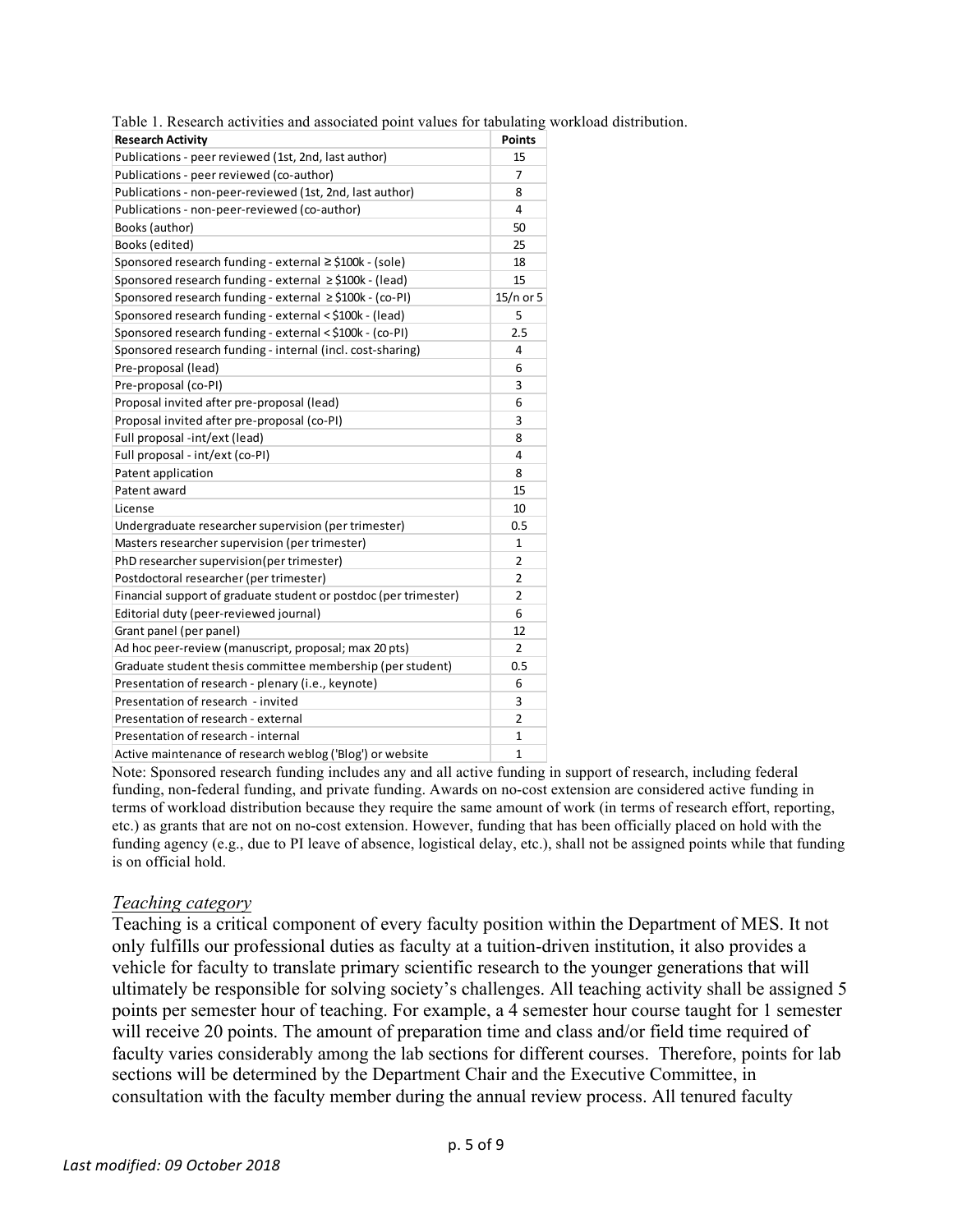members have the option to 'buy out' of teaching pursuant to college policy. The Department Chair or Dean can also grant course releases to tenured research faculty whom have been given a disproportionately large service load, although this request (if initiated by the faculty member) should be made through the procedure described above (*Tenured faculty-initiated request for adjustments to target workload distribution*).

#### *Service category*

Service to the Department, College, and University is a critical component of all T/TT faculty positions at Northeastern. Not only does it advance the Department, College, and University through direct faculty contribution, it also provides a vehicle for faculty to engage and keep current with their employer on issues outside the scope of their typical research and teaching activities. In addition to serving on committees, all full-time T/TT faculty members are expected to attend and actively participate in all Department faculty meetings and retreats. All eligible tenured faculty are expected to attend and participate in all Department Tenure and Promotion Committee review meetings when called. All T/TT faculty are also expected to participate in all departmental activities, including self-studies and external reviews, faculty searches, colloquia, graduate student recruitment events and defenses, and the like. These efforts are critical to building and sustaining the Department in all areas of activity. All NTT faculty are strongly encouraged to attend and actively participate in all monthly Department faculty meetings and, to the extent appropriate, other departmental activities.

A list of service activities and associated point values for tabulating workload distribution in faculty Annual Workload Reports is provided below. Because the MES Merit Review Policy does not explicitly list eligible service activities and their corresponding point values, creation of the workload policy required establishing *de novo* service activities and associated point values.

| <b>Service Activity</b>                                                     | <b>Points</b> |  |
|-----------------------------------------------------------------------------|---------------|--|
| Committee chair (per year; adhoc or permanent; college/university)          |               |  |
| Committee member (per year; adhoc or permanent; college/university)         |               |  |
| Faculty meeting/retreat attendance (per meeting)                            |               |  |
| Presentation to donors, trustees, or college/university (per presentation)  |               |  |
| <b>Chair of Tenure and Promotion Committee</b>                              |               |  |
| Associate Director of Marine Science Center                                 | 20            |  |
| Associate Department Chair                                                  | 20            |  |
| Department Graduate Program Director                                        |               |  |
| Department Director of Undergraduate Studies                                |               |  |
| Serving as the chief advisor to Departmental major (per major)              |               |  |
| Presentations to student groups (max 1 pt)                                  | $\mathbf{1}$  |  |
| Faculty advisor to student group (max 1 pt)                                 |               |  |
| Student advising (non-course related; e.g., career advisement) (max 1 pt)   |               |  |
| Advising senior projects and theses (max 1 pt)                              |               |  |
| Undergraduate thesis committee membership (max 1 pt)                        |               |  |
| Departmental events for undergraduates (max 1 pt)                           |               |  |
| Providing recommendations for students by letter or phone (max 1 pt)        |               |  |
| Providing teaching evaluations of colleagues (max 1 pt)                     |               |  |
| Outreach (e.g., MSC open house, community engagement; per event; max 2 pts) |               |  |

Table 2. Service activities and associated point values for tabulating workload distribution.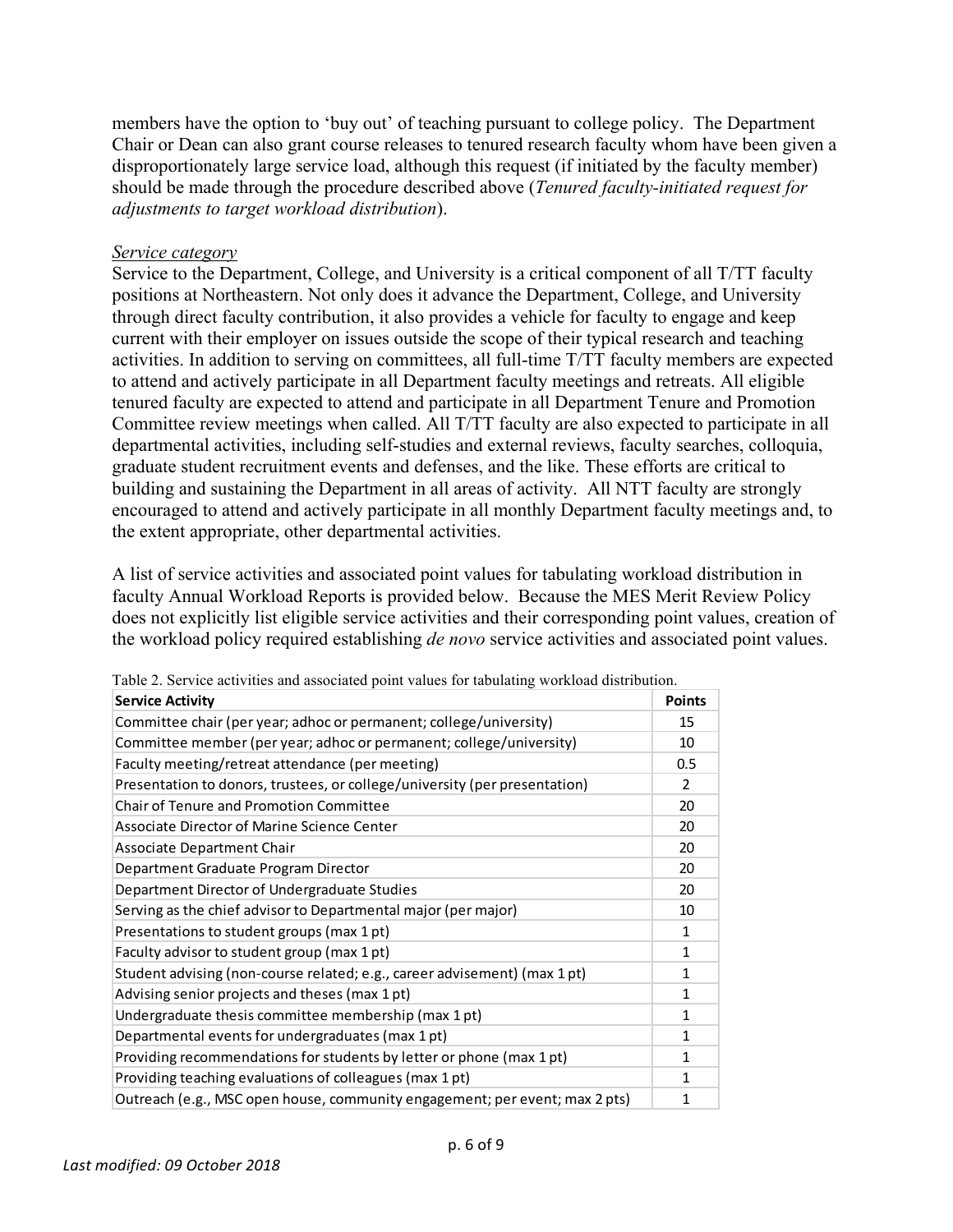## **Minimum/maximum thresholds for target workload distribution of T/TT Faculty**

To establish guidelines for evaluating major discrepancies between target and actual workload distributions for T/TT faculty within the Department of MES, minimum and maximum point thresholds for target workload categories (i.e., research, teaching, service) must be established for comparison against actual reported workload. Minimum thresholds in point values were established by estimating the points associated with the absolute minimum workload activities associated with each of the categories. It should be noted that these threshold minima do not represent the mean, expected, or target workloads for a given category for a given faculty position. Instead, they represent the very minimum expectation, below which a Departmentinitiated adjustment to workload may be merited. Maximum point thresholds, in contrast, were established by estimating the maximum workload activity expected of a faculty member, above which point-overflow to other categories (i.e., to offset those with underages) in the Annual Workload Report would be permitted and a faculty-initiated adjustment to workload would be considered.

The minimum point thresholds were estimated for T/TT Faculty by considering various hypothetical workload scenarios that would meet the minimum workload activities for each category. The minimum point threshold for the research category was estimated at **60 research points** from, for example, 2 peer-reviewed publications (1 lead + 1 co-author; 22 pts), 1 external research grant (lead; 15 pts), 1 external research proposal (lead; 8 pts), 1 external presentation (2 pts), 3 ad hoc manuscripts and/or proposal reviews (6 pts), mentoring 1 PhD student for 3 trimesters/yr (6 pts), and mentoring 1 undergraduate researcher for 2 trimesters/yr (1 pt). The minimum point threshold for the teaching category was estimated at **40 teaching points** from, for example, 8 semester hours of teaching (8 semester hrs x 5 pts/semester hr). The minimum point threshold for service was estimated at **25 service points** from, for example, serving on 2 committees (20 pts) and attending all faculty meetings/retreats (5 points).

Although these scenarios represent examples of the absolute minimum expected activity, the specific activities used in the estimation of the minimum point threshold are not meant to define the exact workload activities needed to satisfy minimum workload within a given category. Instead, because it is recognized that research and service take the form of many different types of activities and outcomes, any combination of activities within each category can be used to meet the minimum point thresholds for each category. Teaching, on the other hand, takes the form of only one type of activity—i.e., course semester hours—assigned by the Department Chair. As such, the formula for calculating teaching workload minimum and maximum is the same and is fixed at 5 points per semester hour, with semester hours for labs determined by the Chair and the Executive Committee. The maximum workload thresholds for the research and service categories were calculated as double the workload minima for those categories.

Because the target workload distributions of Tenured faculty in MES may be adjusted from the standard distribution of  $54\%$  research –  $36\%$  teaching –  $10\%$  service, the minimum and maximum point thresholds used in the Annual Workload Reports shall be calculated for each workload category on a *pro rata* basis pursuant to the formulae presented in Table 3.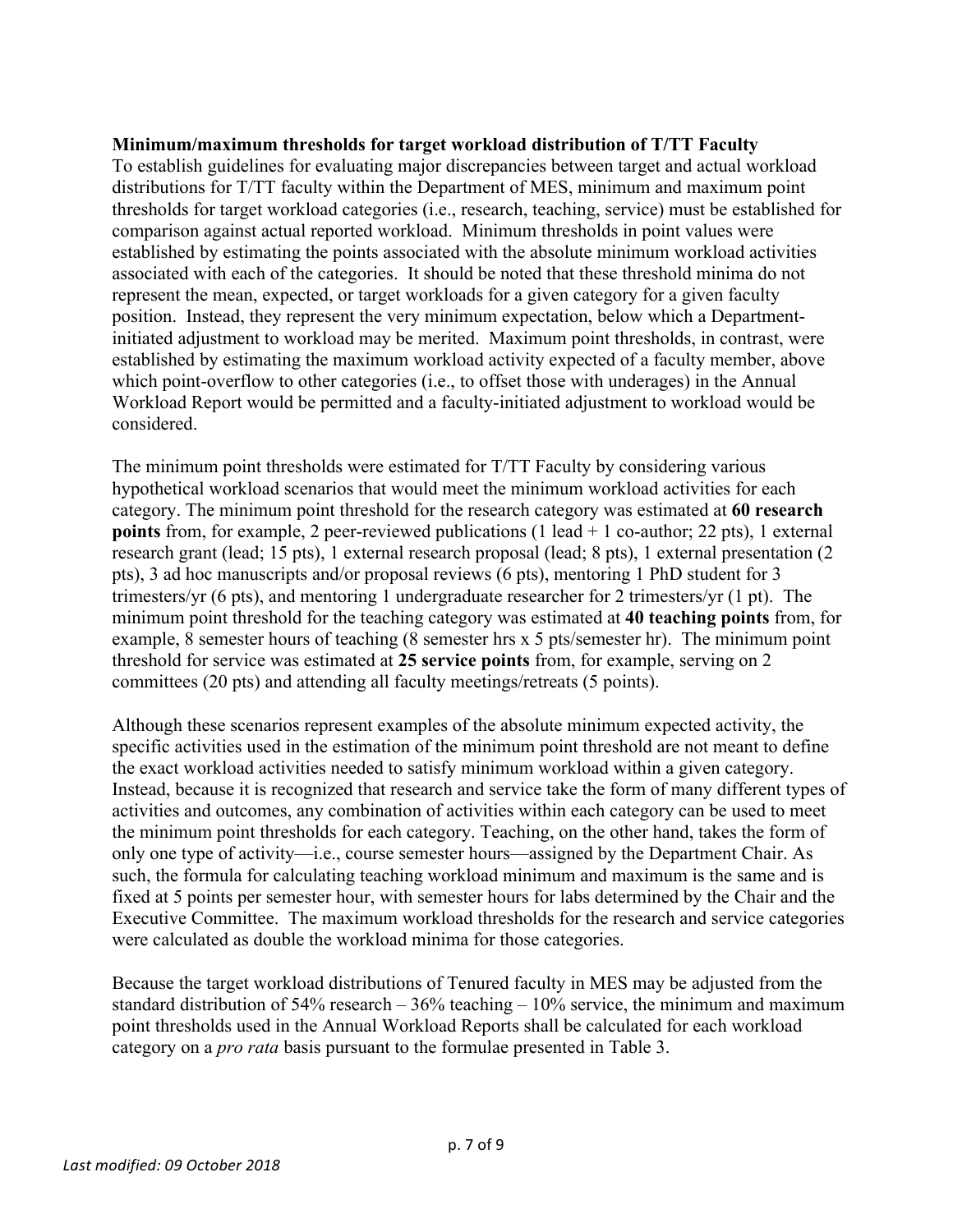Table 3. Target workload distribution (%) for Research T/TT faculty in MES and corresponding minimum and maximum workload thresholds for research, teaching, and service categories. Also included are the *pro rata* formulae for calculating minimum and maximum point thresholds for Research T/TT faculty whose target workload distributions deviate from the standard distributions defined in the top row. Two examples are shown to illustrate the *pro rata* calculation of minimum and maximum point thresholds for Research T/TT faculty with nonstandard workload distributions.

|                          |                                                                | Research                                  | <b>Teaching</b> | <b>Service</b> |
|--------------------------|----------------------------------------------------------------|-------------------------------------------|-----------------|----------------|
| Research TT/T            | Target workload distribution (%)                               | 54%                                       | 36%             | 10%            |
|                          | Minimum points (for workload redistribution)                   | 60                                        | 40              | 25             |
|                          | Maximum points (for point overflow or workload redistribution) | 120                                       | 40              | 50             |
| Formulae for adjustments | Adjusted target workload distribution (%)                      | Х%                                        | Y%              | Z%             |
|                          | Minimum points (for workload redistribution)                   | $(X/54)$ x 60 $(Y/36)$ x 40 $(Z/10)$ x 25 |                 |                |
|                          | Maximum points (for point overflow or workload redistribution) | $(X/54)$ x 120 (Y/36) x 40 (Z/10) x 50    |                 |                |
| <b>Example 1</b>         | Adjusted target workload distribution (%)                      | 44%                                       | 36%             | 20%            |
|                          | Minimum points (for workload redistribution)                   | 49                                        | 40              | 50             |
|                          | Maximum points (for point overflow or workload redistribution) | 98                                        | 40              | 100            |
| <b>Example 2</b>         | Adjusted target workload distribution (%)                      | 0%                                        | 90%             | 10%            |
|                          | Minimum points (for workload redistribution)                   | O                                         | 100             | 25             |
|                          | Maximum points (for point overflow or workload redistribution) | 0                                         | <i>100</i>      | 50             |

# **Faculty with Joint Appointments**

Workload distribution of faculty with joint appointments in other departments throughout the College and University, but whose tenure lines are within MES, shall be evaluated using the same criteria and following the same procedures for faculty that are 100% within the Department of MES, as set forth in this document. All work activity for those faculty shall be included in their annual reporting of workload distribution, regardless of the department in which that work was carried out. The workload distribution of faculty with joint appointments in MES whose tenure lines are not within MES shall be evaluated by the department that holds their tenure line and not by MES.

# **Amendments to MES full-time faculty workload policy**

The Department of MES Full-time Faculty Workload Policy will be reviewed annually (or as otherwise needed) by the Department Executive Committee and Department Chair. Should the Department Executive Committee, during its annual review of the Department of MES Full-time Faculty Workload Policy, deem that a modification(s) is needed to the policy, the modification(s) will be brought forth for full discussion and vote at the next monthly departmental faculty meeting. If the motion is approved by majority vote, the modification will be added to the policy, and the revised policy will be forwarded to the Dean of the College of Science and the Office of the Provost for consideration. If approved by the Dean and the Provost, the modification will be added to the workload policy with the date of modification, and the updated policy will then be electronically distributed to all MES faculty members, the Dean of the College of Science, and the Office of the Provost.

# **Dissemination of workload policy document**

The MES Full-time Faculty Workload Policy will be distributed annually (via electronic format) to all full-time faculty members at the start of each calendar year in order to maintain synchronicity with the annual merit review cycle. The document will also be made available to full-time faculty members by written request through the MES Main Administrative Office. The Department Chair will communicate the following year's workload distribution to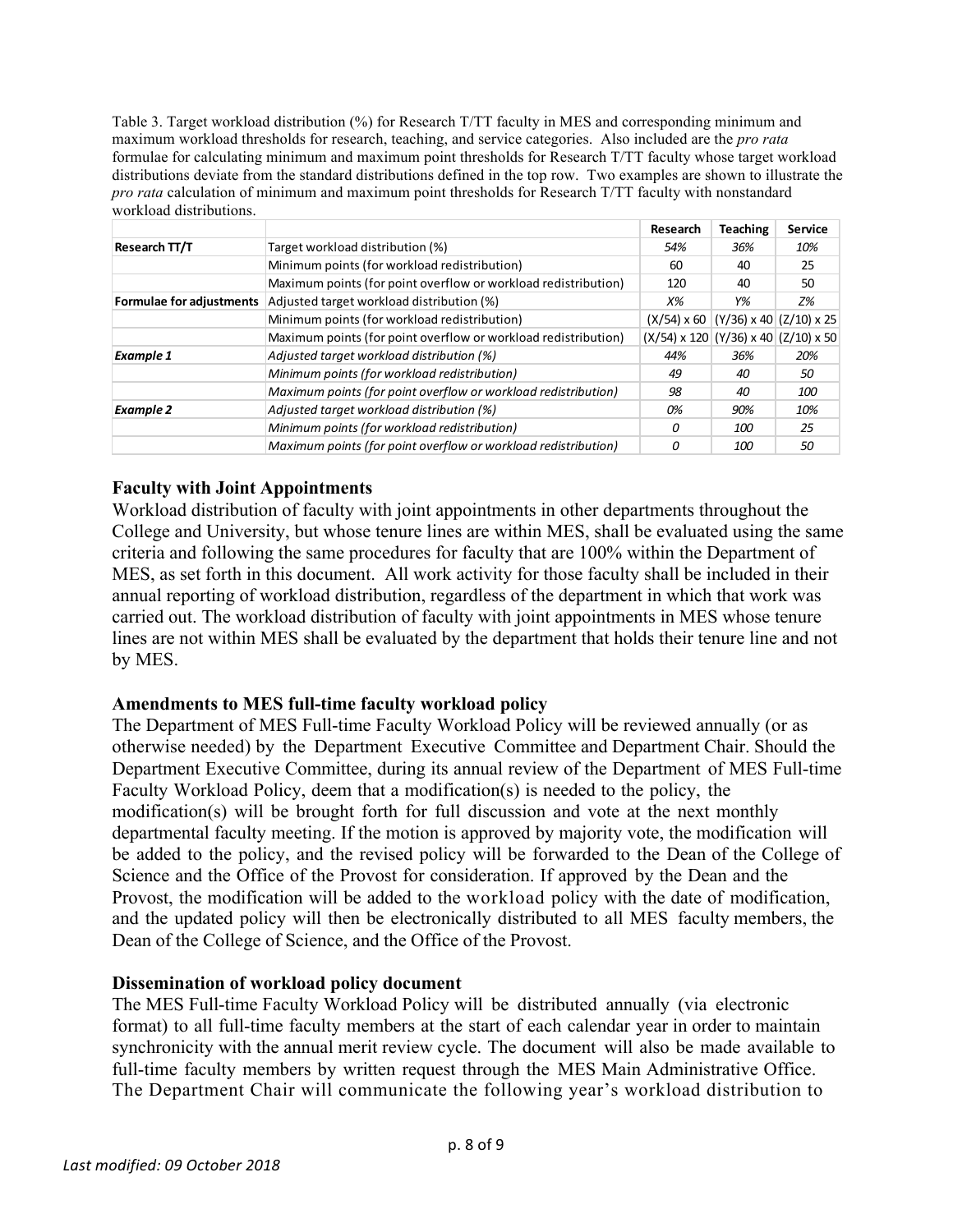each full-time faculty member in their annual review letter. A current copy of the Department of MES Full-time Faculty Workload Policy will also be provided to the Dean of the College of Science and to the Office of the Provost at the start of each calendar year.

| Date of approval by the Department:                                             | May 10, 2018     |
|---------------------------------------------------------------------------------|------------------|
| Date of next policy review: April, 2019<br>Date of approval of the unit's Dean: | October 9, 2018  |
| Date sent to Provost's Office:                                                  | October 9, 2018  |
| Date of Provost's approval:                                                     | October 18, 2018 |